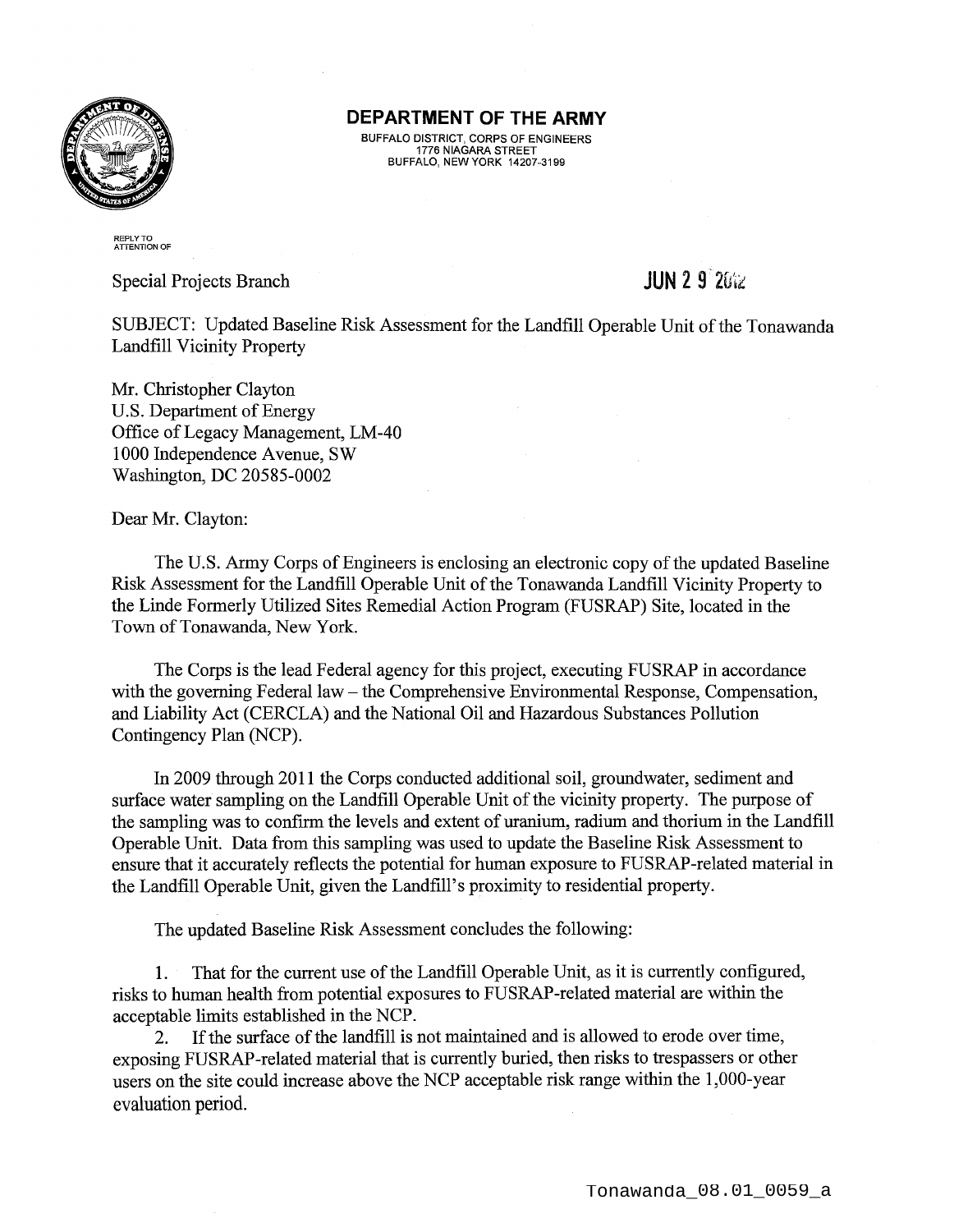OFFICE: Special Projects Branch -2-

SUBJECT: Updated Baseline Risk Assessment for the Landfill Operable Unit of the Tonawanda Landfill Vicinity Property

Based on the analysis provided in the updated Baseline Risk Assessment the Corps' next step will be to prepare a Feasibility Study for the Landfill Operable Unit. The Feasibility Study will develop remedial alternatives which would be appropriate to mitigate potential future unacceptable risks from exposure to the buried FUSRAP-related material in the Landfill Operable Unit.

The updated Baseline Risk Assessment has been placed in the Administrative Record File for the Tonawanda Landfill Vicinity Property, which is available for review in the Tonawanda Public Library, 333 Main Street, Tonawanda, NY 14150. The Administrative Record File is also available for review by appointment at the Buffalo District Office Library located at 1776 Niagara Street in Buffalo, New York. The Baseline Risk Assessment is also available on the Corps' Tonawanda Landfill website at www.lrb.usace.army.mil/fusrap/landfill.

The Corps is holding an Availability Session on Tuesday, July 17, 2012, between 2:30 and 4:30 p.m. and between 6 and 8 p.m., at VFW Post 7545, 110 Elgin Street, Tonawanda, NY 14150. Members of the project delivery team will be available to talk with members of the community regarding the updated Baseline Risk Assessment.

A copy ofthis letter with the report is being provided to the enclosed distribution list.

If you have any questions please contact me by telephone at 716-879-4287. Additionally, the Buffalo District provides the public a toll-free telephone number (800-833-6390), email address (fusrap@usace.army.mil) and internet site (www.lrb.usace.army.mil/fusrap) to provide information on FUSRAP projects.

Sincerely,



Senior Project Manager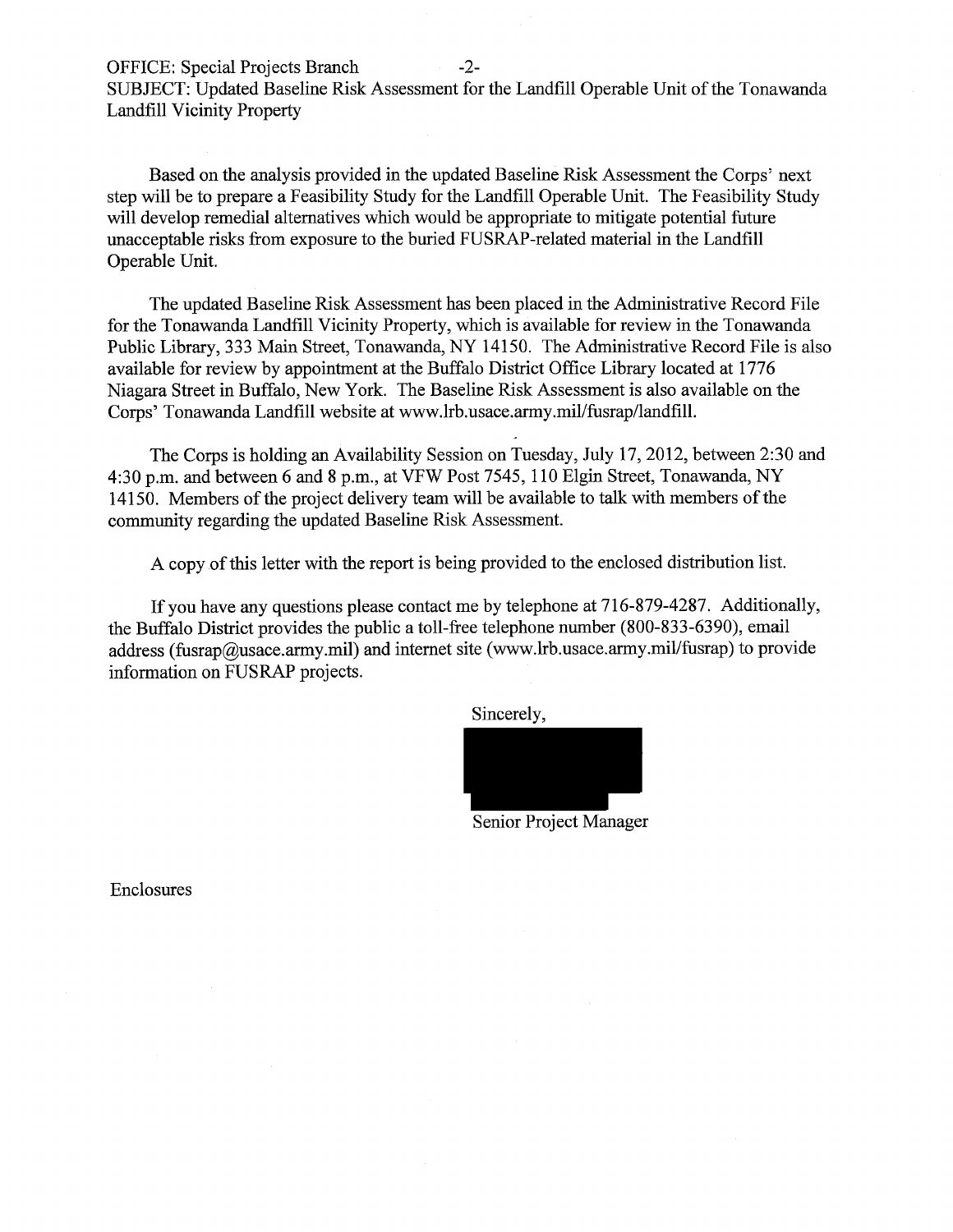

BUFFALO DISTRICT, CORPS OF ENGINEERS 1776 NIAGARA STREET BUFFALO, NEW YORK 14207-3199

### REPLY TO<br>ATTENTION OF

Special Projects Branch

# **JUN 2 9'2012**

SUBJECT: Updated Baseline Risk Assessment for the Landfill Operable Unit of the Tonawanda Landfill Vicinity Property

Mr. Paul Giardina **USEPA Region 2** Division of Environmental Planning and Protection 290 Broadway, 28<sup>th</sup> Floor New York, NY 10007-1866

Dear Mr. Giardina:

The U.S. Army Corps of Engineers is enclosing an electronic copy of the updated Baseline Risk Assessment for the Landfill Operable Unit of the Tonawanda Landfill Vicinity Property to the Linde Formerly Utilized Sites Remedial Action Program (FUSRAP) Site, located in the Town of Tonawanda, New York.

The Corps is the lead Federal agency for this project, executing FUSRAP in accordance with the governing Federal law – the Comprehensive Environmental Response, Compensation, and Liability Act (CERCLA) and the National Oil and Hazardous Substances Pollution Contingency Plan (NCP).

In 2009 through 2011 the Corps conducted additional soil, groundwater, sediment and surface water sampling on the Landfill Operable Unit of the vicinity property. The purpose of the sampling was to confirm the levels and extent of uranium, radium and thorium in the Landfill Operable Unit. Data from this sampling was used to update the Baseline Risk Assessment to ensure that it accurately reflects the potential for human exposure to FUSRAP-related material in the Landfill Operable Unit, given the Landfill's proximity to residential property.

The updated Baseline Risk Assessment concludes the following:

1. That for the current use of the Landfill Operable Unit, as it is currently configured, risks to human health from potential exposures to FUSRAP-related material are within the acceptable limits established in the NCP.

2. If the surface of the landfill is not maintained and is allowed to erode over time, exposing FUSRAP-related material that is currently buried, then risks to trespassers or other users on the site could increase above the NCP acceptable risk range within the 1,000-year evaluation period.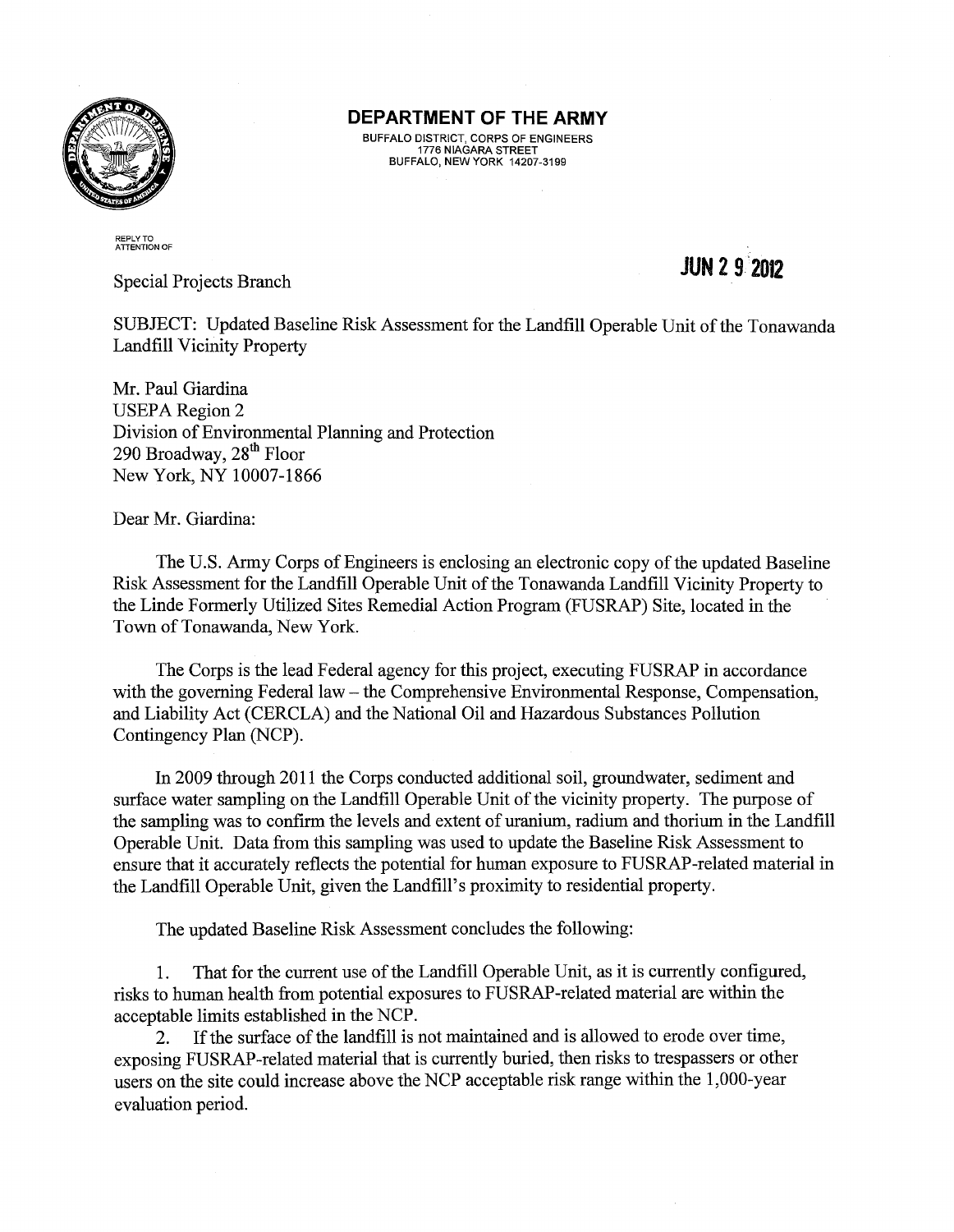Based on the analysis provided in the updated Baseline Risk Assessment the Corps' next step will be to prepare a Feasibility Study for the Landfill Operable Unit. The Feasibility Study will develop remedial alternatives which would be appropriate to mitigate potential future unacceptable risks from exposure to the buried FUSRAP-related material in the Landfill Operable Unit.

The updated Baseline Risk Assessment has been placed in the Administrative Record File for the Tonawanda Landfill Vicinity Property, which is available for review in the Tonawanda Public Library, 333 Main Street, Tonawanda, NY 14150. The Administrative Record File is also available for review by appointment at the Buffalo District Office Library located at 1776 Niagara Street in Buffalo, New York. The Baseline Risk Assessment is also available on the Corps' Tonawanda Landfill website at www.lrb.usace.army.mil/fusrap/landfill.

The Corps is holding an Availability Session on Tuesday, July 17, 2012, between 2:30 and 4:30 p.m. and 6 between and 8 p.m., at VFW Post 7545, 110 Elgin Street, Tonawanda, NY 14150. Members of the project delivery team will be available to talk with members of the community regarding the updated Baseline Risk Assessment.

A copy of this letter is being provided to Mr. Nidal Azzam, USEPA Region 2, Health Physicist; Mr. Mike Basile, USEPA Region 2, Western New York Public Information Office; and to the enclosed distribution list.

If you have any questions please contact me by telephone at 716-879-4287. Additionally, the Buffalo District provides the public a toll-free telephone number (800-833-6390), email address (fusrap@usace.army.mil) and internet site (www.lrb.usace.army.mil/fusrap) to provide information on FUSRAP projects.



Senior Project Manager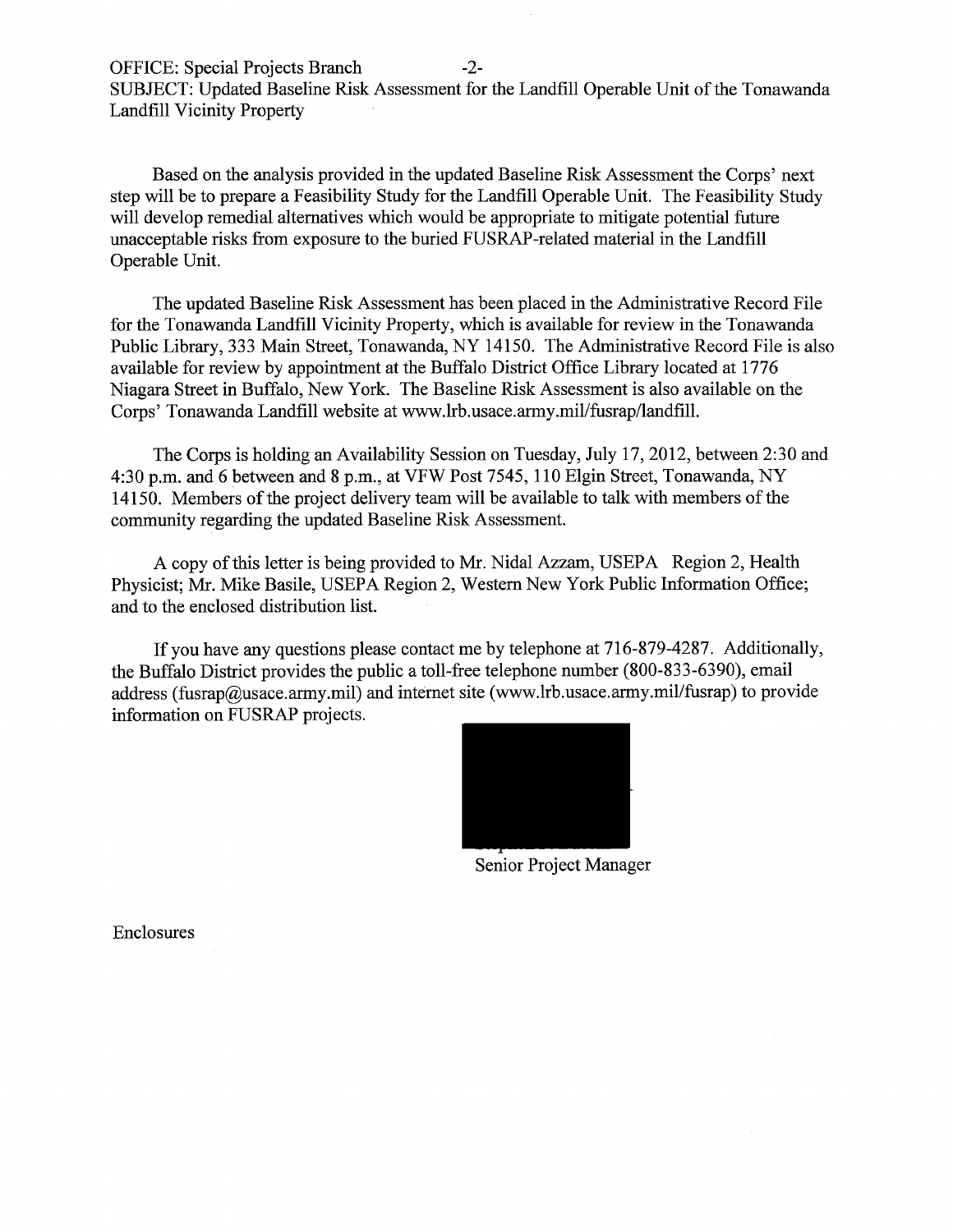

BUFFALO DISTRICT, CORPS OF ENGINEERS 1776 NIAGARA STREET BUFFALO, NEW YORK 14207-3199

#### REPLY TO ATTENTION OF

Special Projects Branch

# **JUN 2 9.2012**

SUBJECT: Updated Baseline Risk Assessment for the Landfill Operable Unit of the Tonawanda Landfill Vicinity Property

Mr. Jim Harrington, Bureau Director Remedial Bureau A Division of Environmental Remediation NYSDEC 625 Broadway,  $11^{th}$  Floor Albany, NY 12233-7255

Dear Mr. Harrington:

The U.S. Army Corps of Engineers is enclosing an electronic copy of the updated Baseline Risk Assessment for the Landfill Operable Unit of the Tonawanda Landfill Vicinity Property to the Linde Formerly Utilized Sites Remedial Action Program (FUSRAP) Site, located in the Town of Tonawanda, New York.

The Corps is the lead Federal agency for this project, executing FUSRAP in accordance with the governing Federal law – the Comprehensive Environmental Response, Compensation, and Liability Act (CERCLA) and the National Oil and Hazardous Substances Pollution Contingency Plan (NCP).

In 2009 through 2011 the Corps conducted additional soil, groundwater, sediment and surface water sampling on the Landfill Operable Unit of the vicinity property. The purpose of the sampling was to confirm the levels and extent of uranium, radium and thorium in the Landfill Operable Unit. Data from this sampling was used to update the Baseline Risk Assessment to ensure that it accurately reflects the potential for human exposure to FUSRAP-related material in the Landfill Operable Unit, given the Landfill's proximity to residential property.

The updated Baseline Risk Assessment concludes the following:

1. That for the current use of the Landfill Operable Unit, as it is currently configured, risks to human health from potential exposures to FUSRAP-related material are within the acceptable limits established in the NCP.

2. If the surface of the landfill is not maintained and is allowed to erode over time, exposing FUSRAP-related material that is currently buried, then risks to trespassers or other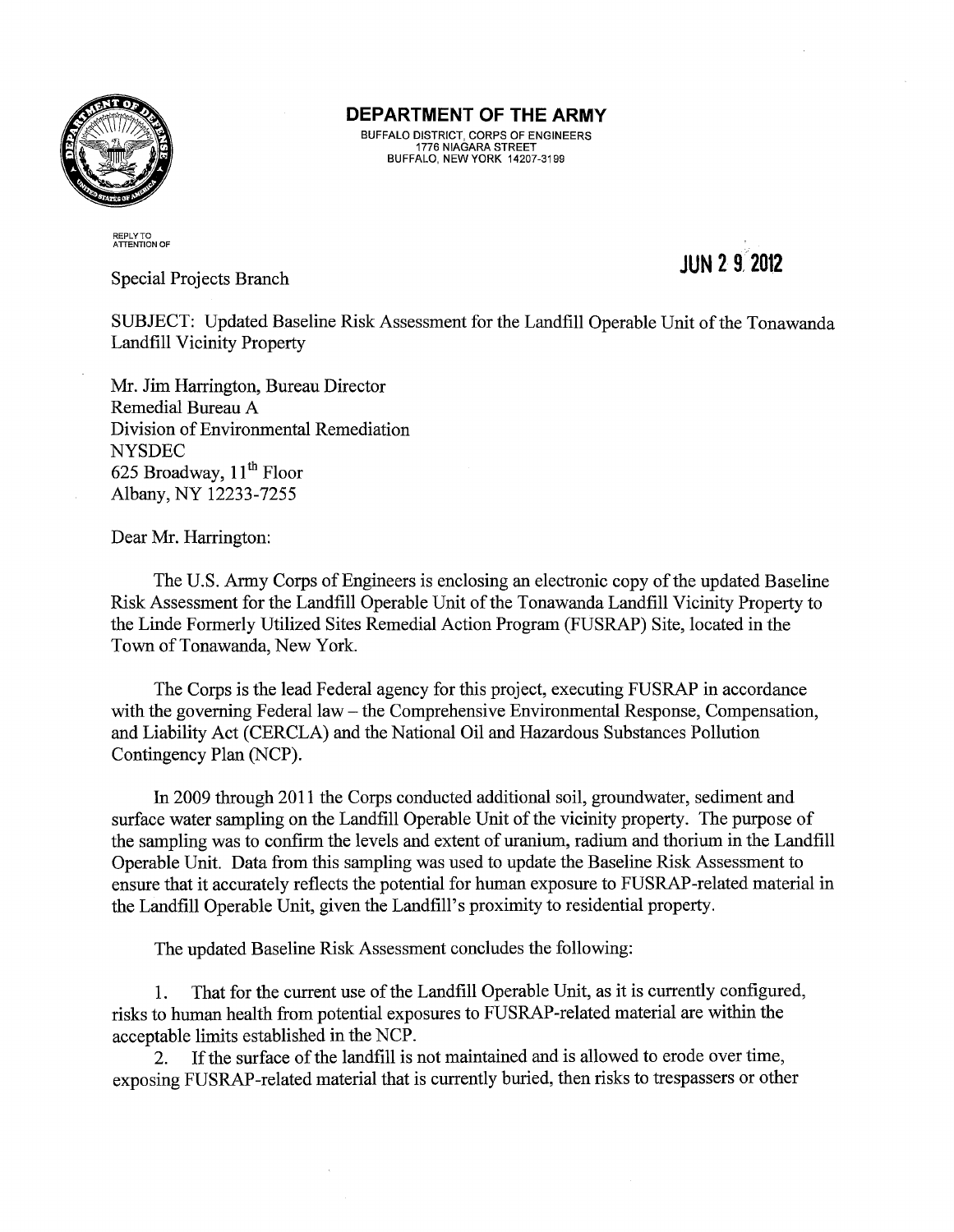users on the site could increase above the NCP acceptable risk range within the 1,000-year evaluation period.

Based on the analysis provided in the updated Baseline Risk Assessment the Corps' next step will be to prepare a Feasibility Study for the Landfill Operable Unit. The Feasibility Study will develop remedial alternatives which would be appropriate to mitigate potential future unacceptable risks from exposure to the buried FUSRAP-related material in the Landfill Operable Unit.

The updated Baseline Risk Assessment has been placed in the Administrative Record File for the Tonawanda Landfill Vicinity Property, which is available for review in the Tonawanda Public Library, 333 Main Street, Tonawanda, NY 14150. The Administrative Record File is also available for review by appointment at the Buffalo District Office Library located at 1776 Niagara Street in Buffalo, New York. The Baseline Risk Assessment is also available on the Corps' Tonawanda Landfill website at www.lrb.usace.army.mil/fusrap/landfill.

The Corps is holding an Availability Session on Tuesday, July 17, 2012, between 2:30 and 4:30 p.m. and between 6 and 8 p.m., at VFW Post 7545, 110 Elgin Street, Tonawanda, NY 14150. Members of the project delivery team will be available to talk with members of the community regarding the updated Baseline Risk Assessment.

A copy of this letter with the report is being provided to Mr. Timothy Rice, Section Chief, Radiological Sites Section Remedial Bureau A, Division of Environmental Remediation; Mr. John Mitchell, Remedial Bureau A, Radiological Sites Section, NYSDEC; and to the enclosed distribution list.

If you have any questions please contact me by telephone at 716-879-4287. Additionally, the Buffalo District provides the public a toll-free telephone number (800-833-6390), email address (fusrap@usace.army.mil) and internet site (www.lrb.usace.army.mil/fusrap) to provide information on FUSRAP projects.



Stephen P. Buechi Senior Project Manager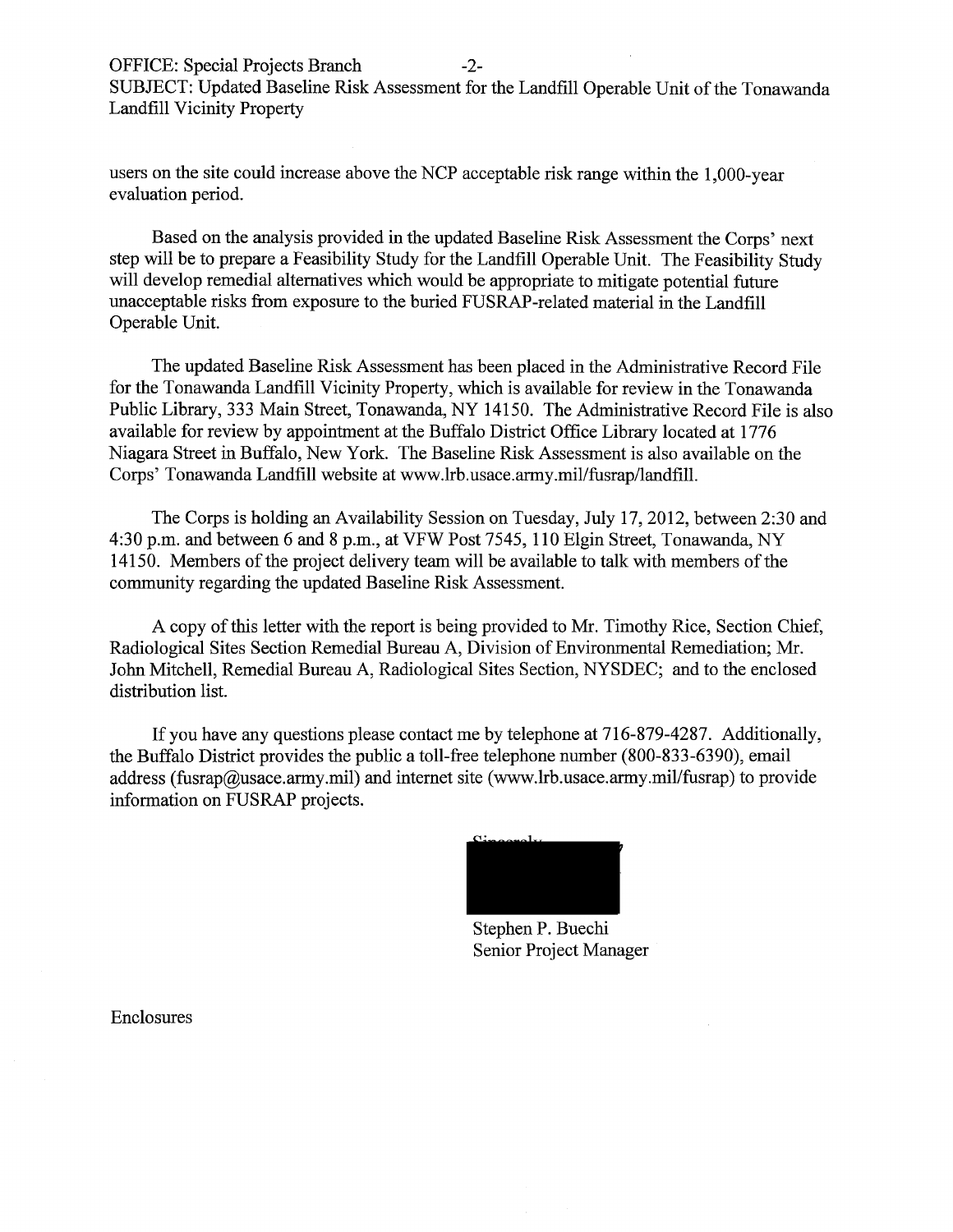

BUFFALO DISTRICT, CORPS OF ENGINEERS 1776 NIAGARA STREET BUFFALO, NEW YORK 14207-3199

### REPLY TO ATTENTION OF

Special Projects Branch

## **JUN** 2 9· **<sup>2012</sup>**

SUBJECT: Updated Baseline Risk Assessment for the Landfill Operable Unit of the Tonawanda Landfill Vicinity Property

Ms. Abby Snyder, Regional Director NYSDEC, Region 9 270 Michigan Avenue Buffalo, NY 14203-2915

Dear Ms. Snyder:

The U.S. Army Corps of Engineers is enclosing an electronic copy of the updated Baseline Risk Assessment for the Landfill Operable Unit of the Tonawanda Landfill Vicinity Property to the Linde Formerly Utilized Sites Remedial Action Program (FUSRAP) Site, located in the Town of Tonawanda, New York.

The Corps is the lead Federal agency for this project, executing FUSRAP in accordance with the governing Federal law – the Comprehensive Environmental Response, Compensation, and Liability Act (CERCLA) and the National Oil and Hazardous Substances Pollution Contingency Plan (NCP).

In 2009 through 2011 the Corps conducted additional soil, groundwater, sediment and surface water sampling on the Landfill Operable Unit of the vicinity property. The purpose of the sampling was to confirm the levels and extent of uranium, radium and thorium in the Landfill Operable Unit. Data from this sampling was used to update the Baseline Risk Assessment to ensure that it accurately reflects the potential for human exposure to FUSRAP-related material in the Landfill Operable Unit, given the Landfill's proximity to residential property.

The updated Baseline Risk Assessment concludes the following:

1. That for the current use of the Landfill Operable Unit, as it is currently configured, risks to human health from potential exposures to FUSRAP-related material are within the acceptable limits established in the NCP.

2. If the surface of the landfill is not maintained and is allowed to erode over time, exposing FUSRAP-related material that is currently buried, then risks to trespassers or other users on the site could increase above the NCP acceptable risk range within the 1 ,000-year evaluation period.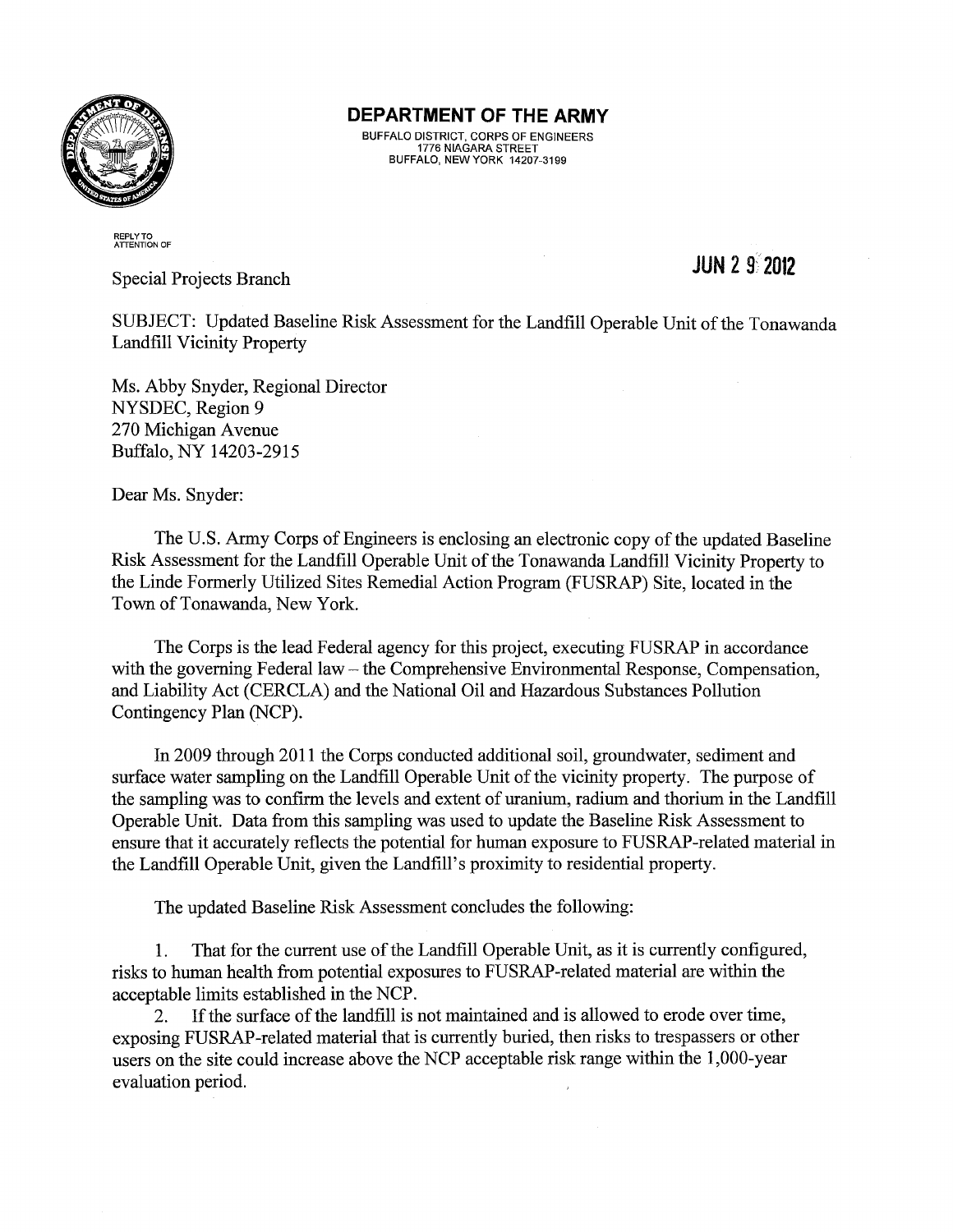OFFICE: Special Projects Branch -2-

SUBJECT: Updated Baseline Risk Assessment for the Landfill Operable Unit of the Tonawanda Landfill Vicinity Property

Based on the analysis provided in the updated Baseline Risk Assessment the Corps' next step will be to prepare a Feasibility Study for the Landfill Operable Unit. The Feasibility Study will develop remedial alternatives which would be appropriate to mitigate potential future unacceptable risks from exposure to the buried FUSRAP-related material in the Landfill Operable Unit.

The updated Baseline Risk Assessment has been placed in the Administrative Record File for the Tonawanda Landfill Vicinity Property, which is available for review in the Tonawanda Public Library, 333 Main Street, Tonawanda, NY 14150. The Administrative Record File is also available for review by appointment at the Buffalo District Office Library located at 1776 Niagara Street in Buffalo, New York. The Baseline Risk Assessment is also available on the Corps' Tonawanda Landfill website at www.lrb.usace.army.mil/fusrap/landfill.

The Corps is holding an Availability Session on Tuesday, July 17, 2012, between 2:30 and 4:30 p.m. and between 6 and 8 p.m., at VFW Post 7545, 110 Elgin Street, Tonawanda, NY 14150. Members of the project delivery team will be available to talk with members of the community regarding the updated Baseline Risk Assessment.

A copy of this letter with the report is being provided to Mr. Mark Hans, NYSDEC, Region 9, and to the enclosed distribution list.

If you have any questions please contact me by telephone at 716-879-4287. Additionally, the Buffalo District provides the public a toll-free telephone number (800-833-6390), email address (fusrap@usace.army.mil) and internet site (www.lrb.usace.army.mil/fusrap) to provide information on FUSRAP projects.

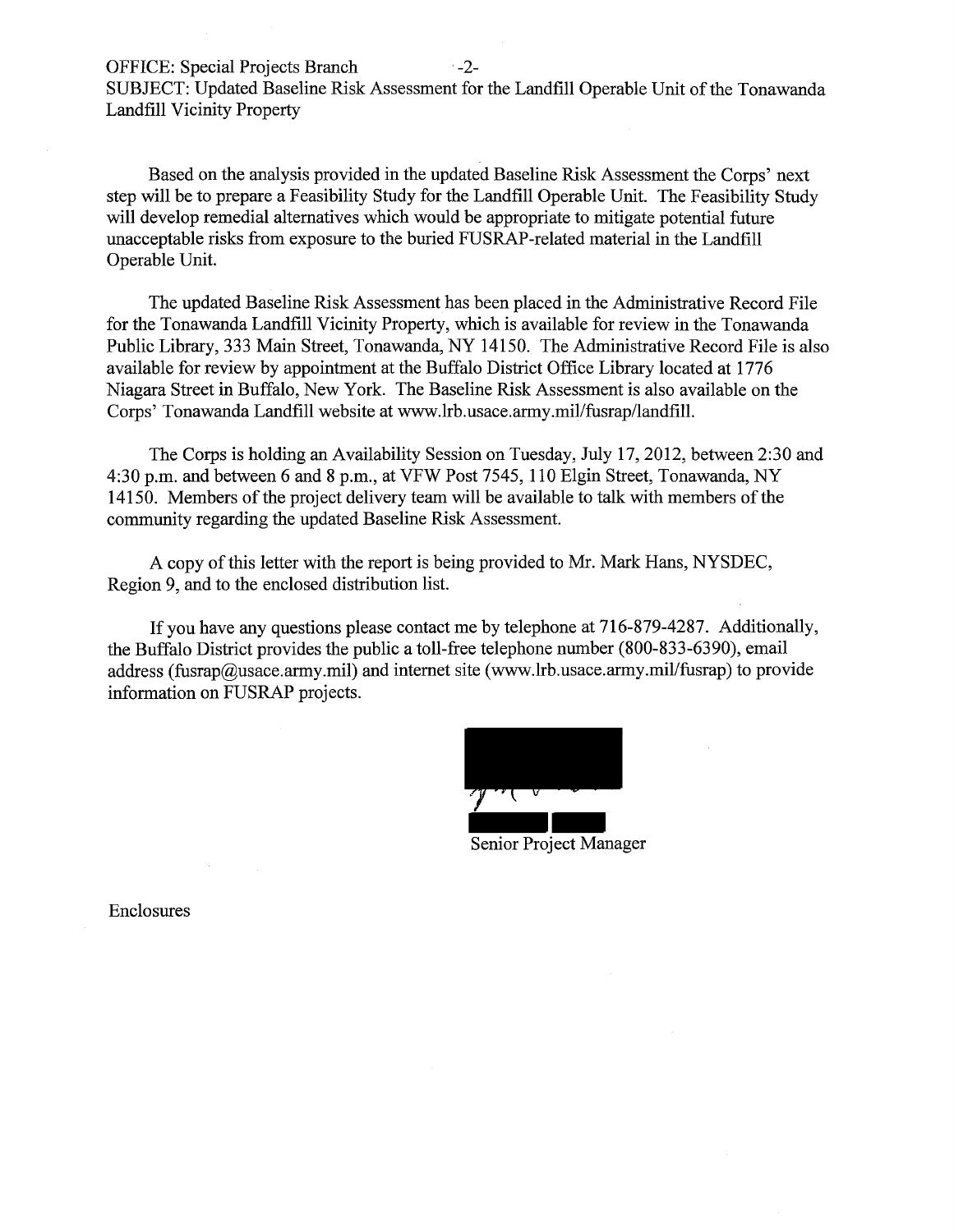

BUFFALO DISTRICT, CORPS OF ENGINEERS 1776 NIAGARA STREET BUFFALO, NEW YORK 14207-3199

#### REPLY TO ATTENTION OF

Special Projects Branch

## **JUN 2 9 2012**

SUBJECT: Updated Baseline Risk Assessment for the Landfill Operable Unit of the Tonawanda Landfill Vicinity Property

Mr. Stephen Gavitt, CHP, Director Bureau of Environmental Radiation Protection NYS Department of Health 547 River Street, Room 530 Troy, NY 12180-2216

Dear Mr. Gavitt:

The U.S. Army Corps of Engineers is enclosing an electronic copy of the updated Baseline Risk Assessment for the Landfill Operable Unit of the Tonawanda Landfill Vicinity Property to the Linde Formerly Utilized Sites Remedial Action Program (FUSRAP) Site, located in the Town of Tonawanda, New York.

The Corps is the lead Federal agency for this project, executing FUSRAP in accordance with the governing Federal law – the Comprehensive Environmental Response, Compensation, and Liability Act (CERCLA) and the National Oil and Hazardous Substances Pollution Contingency Plan (NCP).

In 2009 through 2011 the Corps conducted additional soil, groundwater, sediment and surface water sampling on the Landfill Operable Unit of the vicinity property. The purpose of the sampling was to confirm the levels and extent of uranium, radium and thorium in the Landfill Operable Unit. Data from this sampling was used to update the Baseline Risk Assessment to ensure that it accurately reflects the potential for human exposure to FUSRAP-related material in the Landfill Operable Unit, given the Landfill's proximity to residential property.

The updated Baseline Risk Assessment concludes the following:

1. That for the current use of the Landfill Operable Unit, as it is currently configured, risks to human health from potential exposures to FUSRAP-related material are within the acceptable limits established in the NCP.

2. If the surface of the landfill is not maintained and is allowed to erode over time, exposing FUSRAP-related material that is currently buried, then risks to trespassers or other users on the site could increase above the NCP acceptable risk range within the 1 ,000-year evaluation period.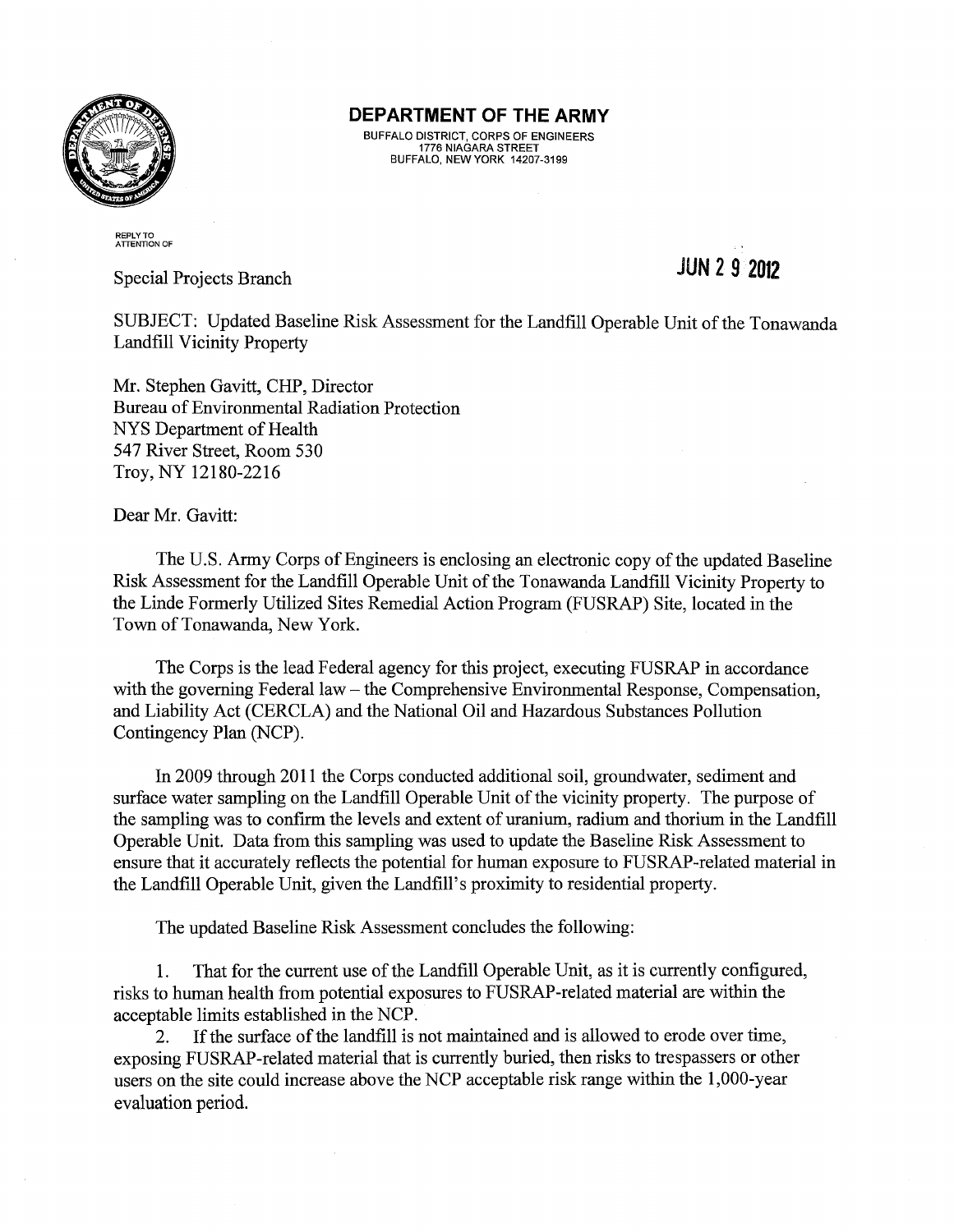Based on the analysis provided in the updated Baseline Risk Assessment the Corps' next step will be to prepare a Feasibility Study for the Landfill Operable Unit. The Feasibility Study will develop remedial alternatives which would be appropriate to mitigate potential future unacceptable risks from exposure to the buried FUSRAP-related material in the Landfill Operable Unit.

The updated Baseline Risk Assessment has been placed in the Administrative Record File for the Tonawanda Landfill Vicinity Property, which is available for review in the Tonawanda Public Library, 333 Main Street, Tonawanda, NY 14150. The Administrative Record File is also available for review by appointment at the Buffalo District Office Library located at 1776 Niagara Street in Buffalo, New York. The Baseline Risk Assessment is also available on the Corps' Tonawanda Landfill website at www.lrb.usace.army.mil/fusrap/landfill.

The Corps is holding an Availability Session on Tuesday, July 17, 2012, between 2:30 and 4:30 p.m. and between 6 and 8 p.m., at VFW Post 7545, 110 Elgin Street, Tonawanda, NY 14150. Members of the project delivery team will be available to talk with members of the community regarding the updated Baseline Risk Assessment.

A copy of this letter with the report is being provided to Ms. Cynthia Costello, MS, MPH, CHP, Chief, Environmental Radiation Section, NYS Department of Health, and to the enclosed distribution list.

If you have any questions please contact me by telephone at 716-879-4287. Additionally, the Buffalo District provides the public a toll-free telephone number (800-833-6390), email address (fusrap@usace.army.mil) and internet site (www.lrb.usace.army.mil/fusrap) to provide information on FUSRAP projects.



Senior Project Manager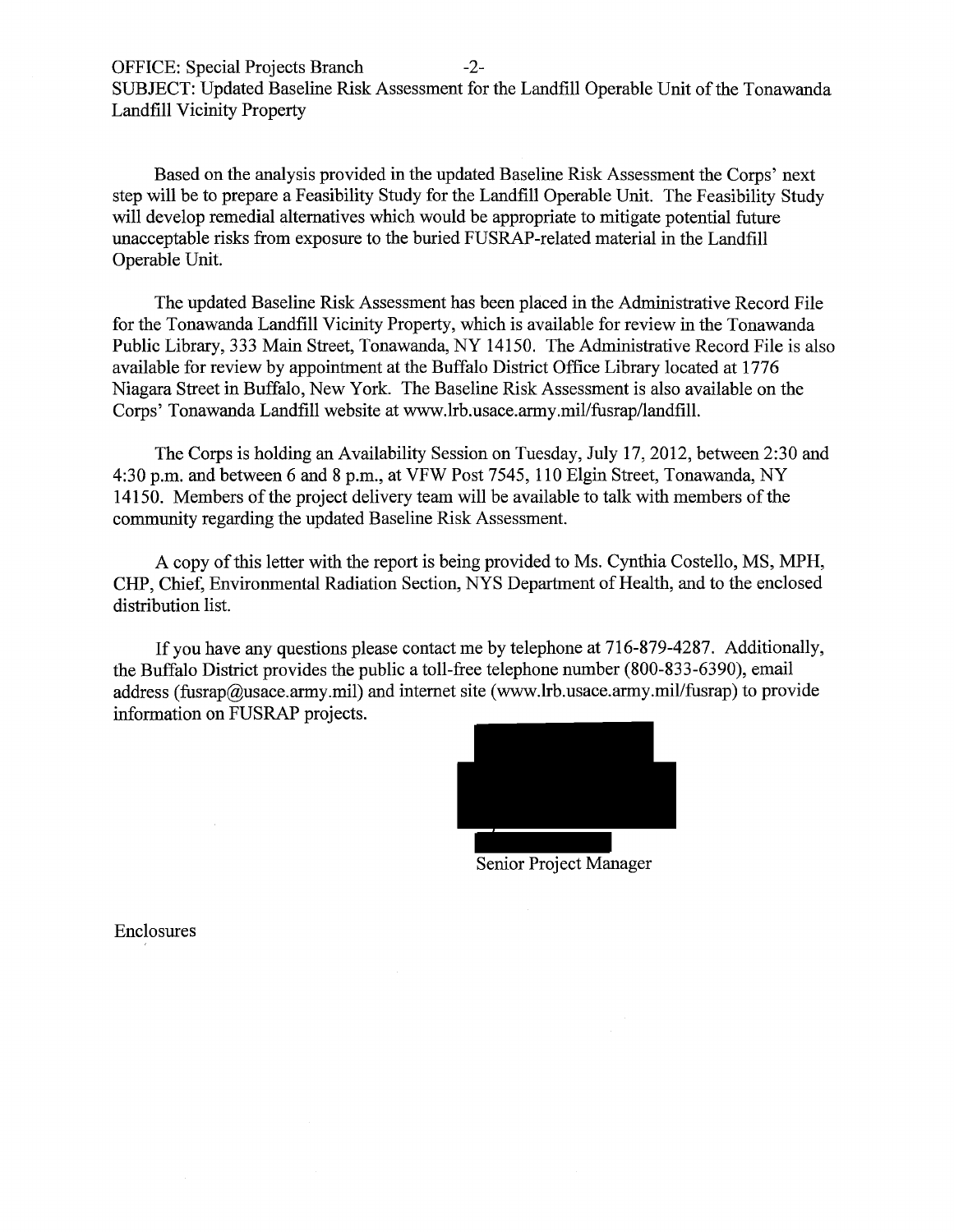

BUFFALO DISTRICT, CORPS OF ENGINEERS 1776 NIAGARA STREET BUFFALO, NEW YORK 14207-3199

### REPLY TO ATTENTION OF

Special Projects Branch

**JUN 2 9 2012** 

SUBJECT: Updated Baseline Risk Assessment for the Landfill Operable Unit of the Tonawanda Landfill Vicinity Property

Ms. Kathy Konst Commissioner Erie County Dept. of Env & Planning Division of Environmental Compliance 95 Franklin Street,  $10^{th}$  Floor Buffalo, New York 14202

Dear Ms. Konst:

The U.S. Army Corps of Engineers is enclosing a copy of the updated Baseline Risk Assessment for the Landfill Operable Unit of the Tonawanda Landfill Vicinity Property to the Linde Formerly Utilized Sites Remedial Action Program (FUSRAP) Site, located in the Town of Tonawanda, New York.

The Corps is the lead Federal agency for this project, executing FUSRAP in accordance with the governing Federal law – the Comprehensive Environmental Response, Compensation, and Liability Act (CERCLA) and the National Oil and Hazardous Substances Pollution Contingency Plan (NCP).

In 2009 through 2011 the Corps conducted additional soil, groundwater, sediment and surface water sampling on the Landfill Operable Unit of the vicinity property. The purpose of the sampling was to confirm the levels and extent of uranium, radium and thorium in the Landfill Operable Unit. Data from this sampling was used to update the Baseline Risk Assessment to ensure that it accurately reflects the potential for human exposure to FUSRAP-related material in the Landfill Operable Unit, given the Landfill's proximity to residential property.

The updated Baseline Risk Assessment concludes the following:

1. That for the current use of the Landfill Operable Unit, as it is currently configured, risks to human health from potential exposures to FUSRAP-related material are within the acceptable limits established in the NCP.

2. If the surface of the landfill is not maintained and is allowed to erode over time, exposing FUSRAP-related material that is currently buried, then risks to trespassers or other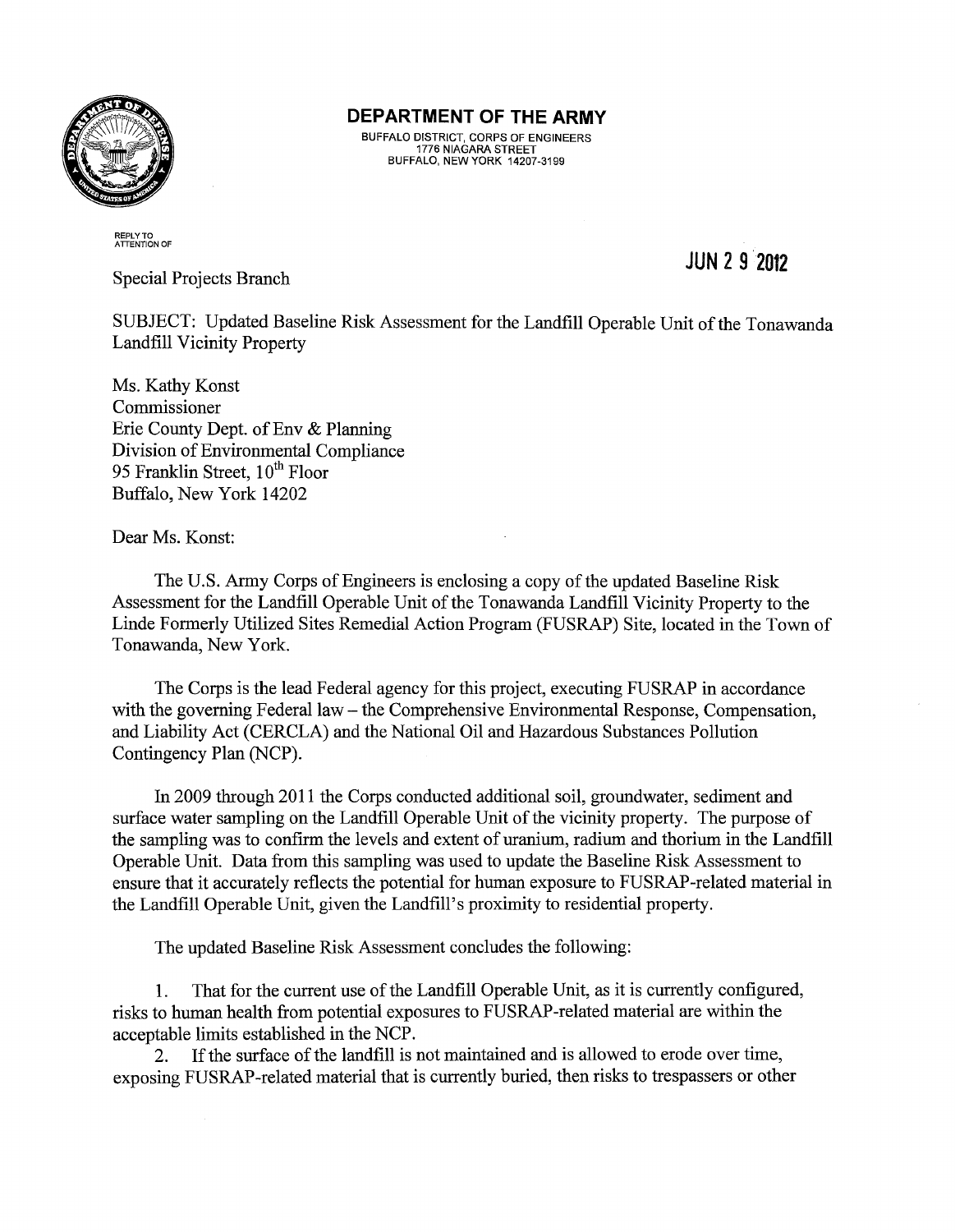users on the site could increase above the NCP acceptable risk range within the 1 ,000-year evaluation period.

Based on the analysis provided in the updated Baseline Risk Assessment the Corps' next step will be to prepare a Feasibility Study for the Landfill Operable Unit. The Feasibility Study will develop remedial alternatives which would be appropriate to mitigate potential future unacceptable risks from exposure to the buried FUSRAP-related material in the Landfill Operable Unit.

The updated Baseline Risk Assessment has been placed in the Administrative Record File for the Tonawanda Landfill Vicinity Property, which is available for review in the Tonawanda Public Library, 333 Main Street, Tonawanda, NY 14150. The Administrative Record File is also available for review by appointment at the Buffalo District Office Library located at 1776 Niagara Street in Buffalo, New York. The Baseline Risk Assessment is also available on the Corps' Tonawanda Landfill website at www.lrb.usace.army.mil/fusrap/landfill.

The Corps is holding an Availability Session on Tuesday, July 17, 2012, between 2:30 and 4:30p.m. and between 6 and 8 p.m., at VFW Post 7545, 110 Elgin Street, Tonawanda, NY 14150. Members of the project delivery team will be available to talk with members of the community regarding the updated Baseline Risk Assessment.

A copy of this letter with the report is being provided to Mr. Paul Kranz, Erie County Dept. of Environment and Planning, Division of Environmental Compliance, and to the enclosed distribution list.

If you have any questions please contact me by telephone at 716-879-4287. Additionally, the Buffalo District provides the public a toll-free telephone number (800-833-6390), email address (fusrap@usace.army.mil) and internet site (www.lrb.usace.army.mil/fusrap) to provide information on FUSRAP projects.

<u>Sincerely</u>

| Stephen P. Buechi |  |
|-------------------|--|

Senior Project Manager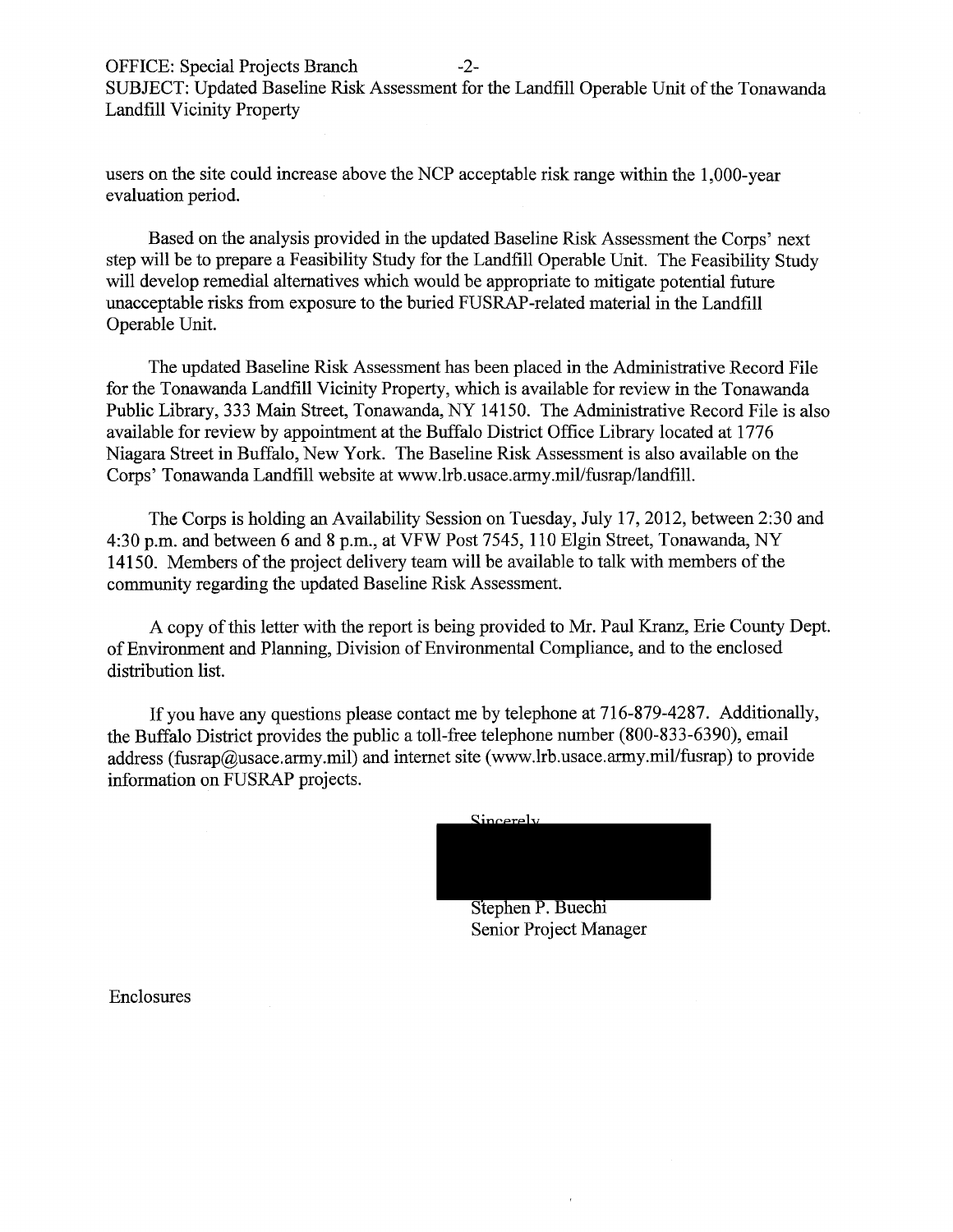

BUFFALO DISTRICT, CORPS OF ENGINEERS 1776 NIAGARA STREET BUFFALO, NEW YORK 14207-3199

#### REPLY TO ATTENTION OF

Special Projects Branch

## **JUN 2 9 2012**

SUBJECT: Updated Baseline Risk Assessment for the Landfill Operable Unit of the Tonawanda Landfill Vicinity Property

Mr. Whitney K. Vantine, Ed.D. Superintendent Tonawanda City School District 100 Hinds Street Tonawanda, NY 14150

Dear Mr. Vantine:

The U.S. Army Corps of Engineers is enclosing an electronic copy and a hardcopy of the updated Baseline Risk Assessment for the Landfill Operable Unit of the Tonawanda Landfill Vicinity Property to the Linde Formerly Utilized Sites Remedial Action Program (FUSRAP) Site, located in the Town of Tonawanda, New York.

The Corps is the lead Federal agency for this project, executing FUSRAP in accordance with the governing Federal law – the Comprehensive Environmental Response, Compensation, and Liability Act (CERCLA) and the National Oil and Hazardous Substances Pollution Contingency Plan (NCP).

In 2009 through 2011 the Corps conducted additional soil, groundwater, sediment and surface water sampling on the Landfill Operable Unit of the vicinity property. The purpose of the sampling was to confirm the levels and extent of uranium, radium and thorium in the Landfill Operable Unit. Data from this sampling was used to update the Baseline Risk Assessment to ensure that it accurately reflects the potential for human exposure to FUSRAP-related material in the Landfill Operable Unit, given the Landfill's proximity to residential property.

The updated Baseline Risk Assessment concludes the following:

1. That for the current use of the Landfill Operable Unit, as it is currently configured, risks to human health from potential exposures to FUSRAP-related material are within the acceptable limits established in the NCP.

2. If the surface of the landfill is not maintained and is allowed to erode over time, exposing FUSRAP-related material that is currently buried, then risks to trespassers or other users on the site could increase above the NCP acceptable risk range within the 1,000-year evaluation period.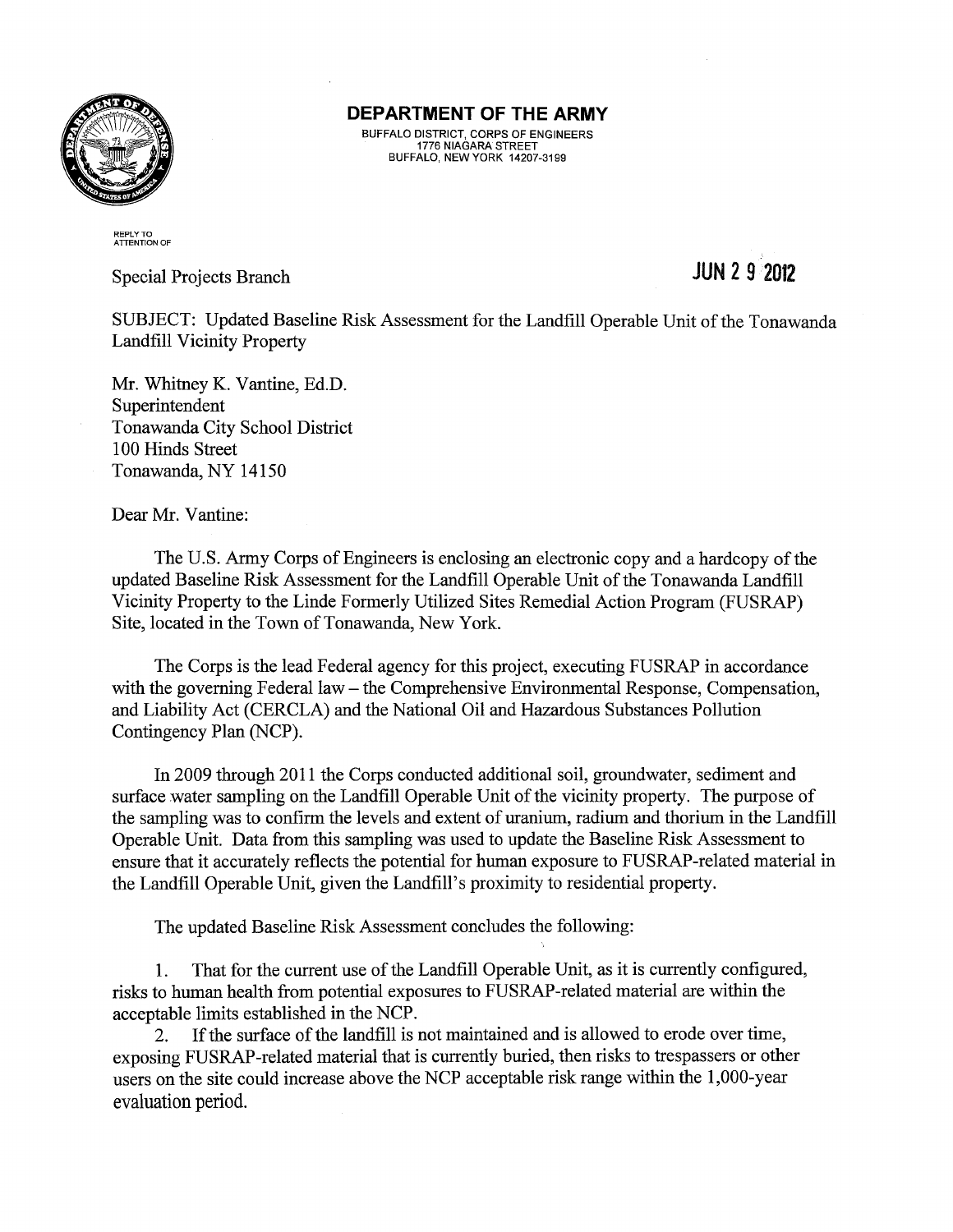Based on the analysis provided in the updated Baseline Risk Assessment the Corps' next step will be to prepare a Feasibility Study for the Landfill Operable Unit. The Feasibility Study will develop remedial alternatives which would be appropriate to mitigate potential future unacceptable risks from exposure to the buried FUSRAP-related material in the Landfill Operable Unit.

The updated Baseline Risk Assessment has been placed in the Administrative Record File for the Tonawanda Landfill Vicinity Property, which is available for review in the Tonawanda Public Library, 333 Main Street, Tonawanda, NY 14150. The Administrative Record File is also available for review by appointment at the Buffalo District Office Library located at 1776 Niagara Street in Buffalo, New York. The Baseline Risk Assessment is also available on the Corps' Tonawanda Landfill website at www.lrb.usace.army.mil/fusrap/landfill.

The Corps is holding an Availability Session on Tuesday, July 17, 2012, between 2:30 and 4:30 p.m. and between 6 and 8 p.m., at VFW Post 7545, 110 Elgin Street, Tonawanda, NY 14150. Members of the project delivery team will be available to talk with members of the community regarding the updated Baseline Risk Assessment.

A copy of this letter with the report is being provided to the enclosed distribution list.

If you have any questions please contact me by telephone at 716-879-4287. Additionally, the Buffalo District provides the public a toll-free telephone number (800-833-6390), email address (fusrap@usace.army.mil) and internet site (www.lrb.usace.army.mil/fusrap) to provide information on FUSRAP projects.

Sincerely,



Senior Project Manager